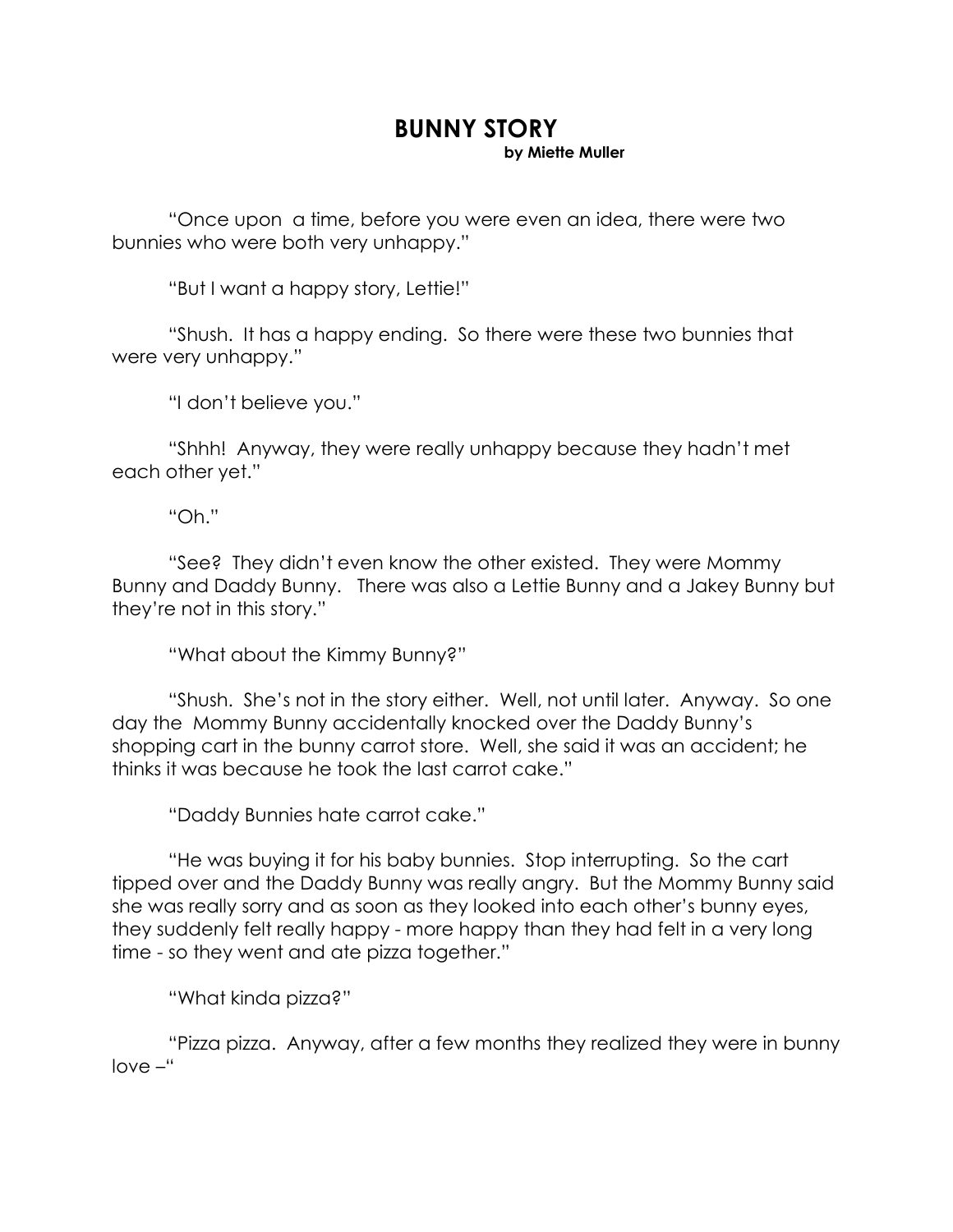"Like Cinderella and the Prince Charming?"

"Sure. And they had a beautiful wedding –"

"With lots of cake?"

 "Do you want to hear the story or not? Yeah, there was cake. But the most important part was that they were both very happy."

"The end."

 "No. Soon they realized that a Kimmy Bunny – I told you she would show up – they realized a Kimmy Bunny was going to join their bunny family and everyone was very excited. And they made up a little room in their bunny hole –"

"With blue curtains."

 "Yeah. Stop interrupting. And they built a crib and then the Kimmy bunny came and there was a big party for the Kimmy bunny –"

 "And the Kimmy Bunny got so excited that she jumped up and hopped on the Lettie Bunny's head."

"Well, she was too little to walk."

"But Lettie, Daddy always says –"

"Anyway, they all lived happily ever after."

"Oh."

"The end."

"No-o."

"What? You want fireworks?"

"They weren't all happy."

"Yeah, they were."

"The Jakey Bunny wasn't happy."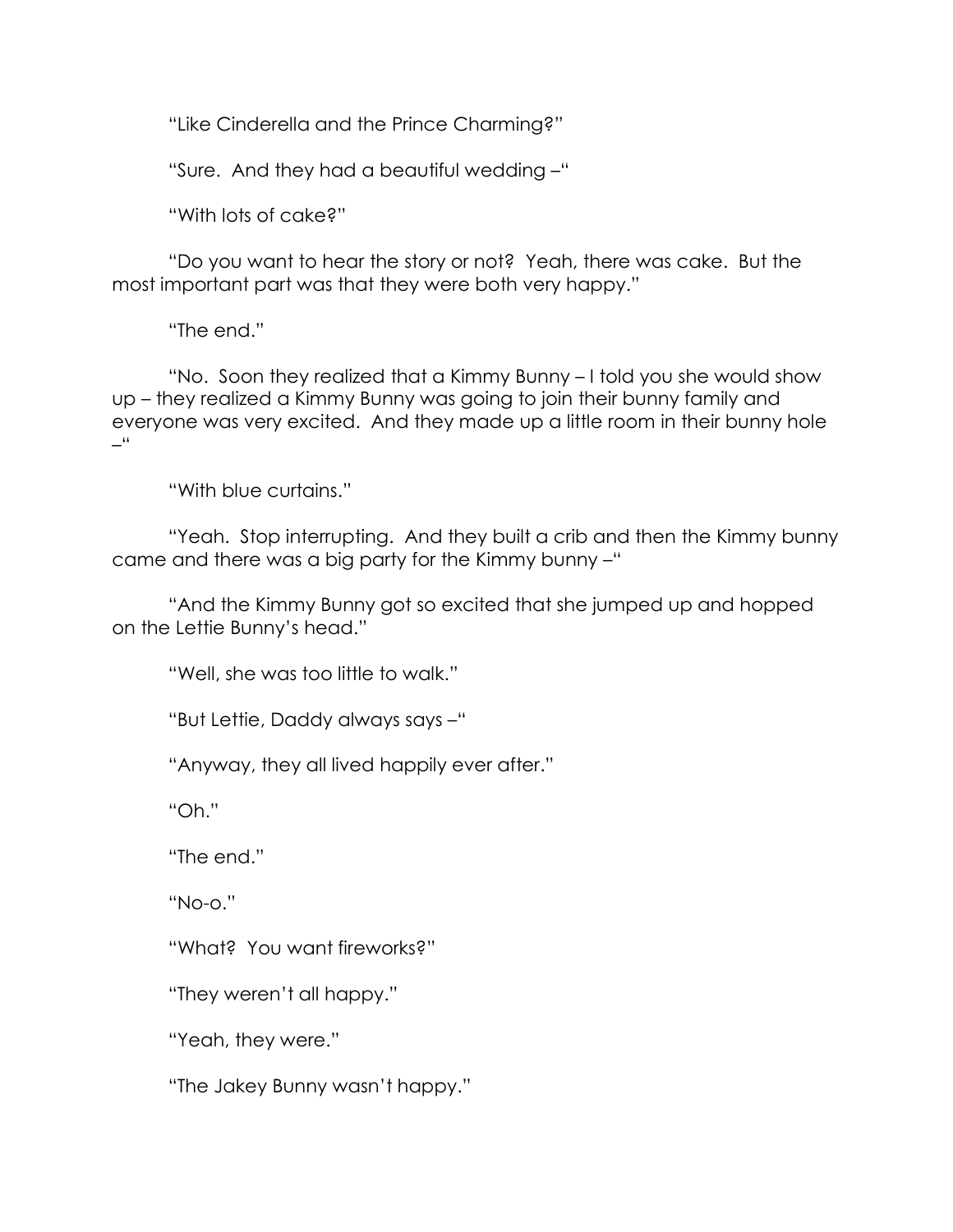"Yeah, he was."

 "No-o. He didn't like the Kimmy Bunny and so he was always very mad at her and he stole her toys and yelled at her."

"Well –"

"He hated the Kimmy Bunny."

"I don't think so."

"Ye-ah, it's true."

"You know what I think?"

"No."

"I think the Jakey Bunny loved the Kimmy Bunny more than anyone else."

"No-o."

"Yes. Even though he stole her toys –"

"And pinched her and ripped up her drawings."

"He never ripped up her drawings."

"He said he was gonna."

"Look, who's telling the story here?"

"…You are."

"So I'm right."

"But –"

"I promise the Jakey Bunny loved the Kimmy Bunny very much."

"Wait, don't leave yet. What about the Lettie Bunny?"

"Yes. So did the Lettie Bunny."

"Okay."